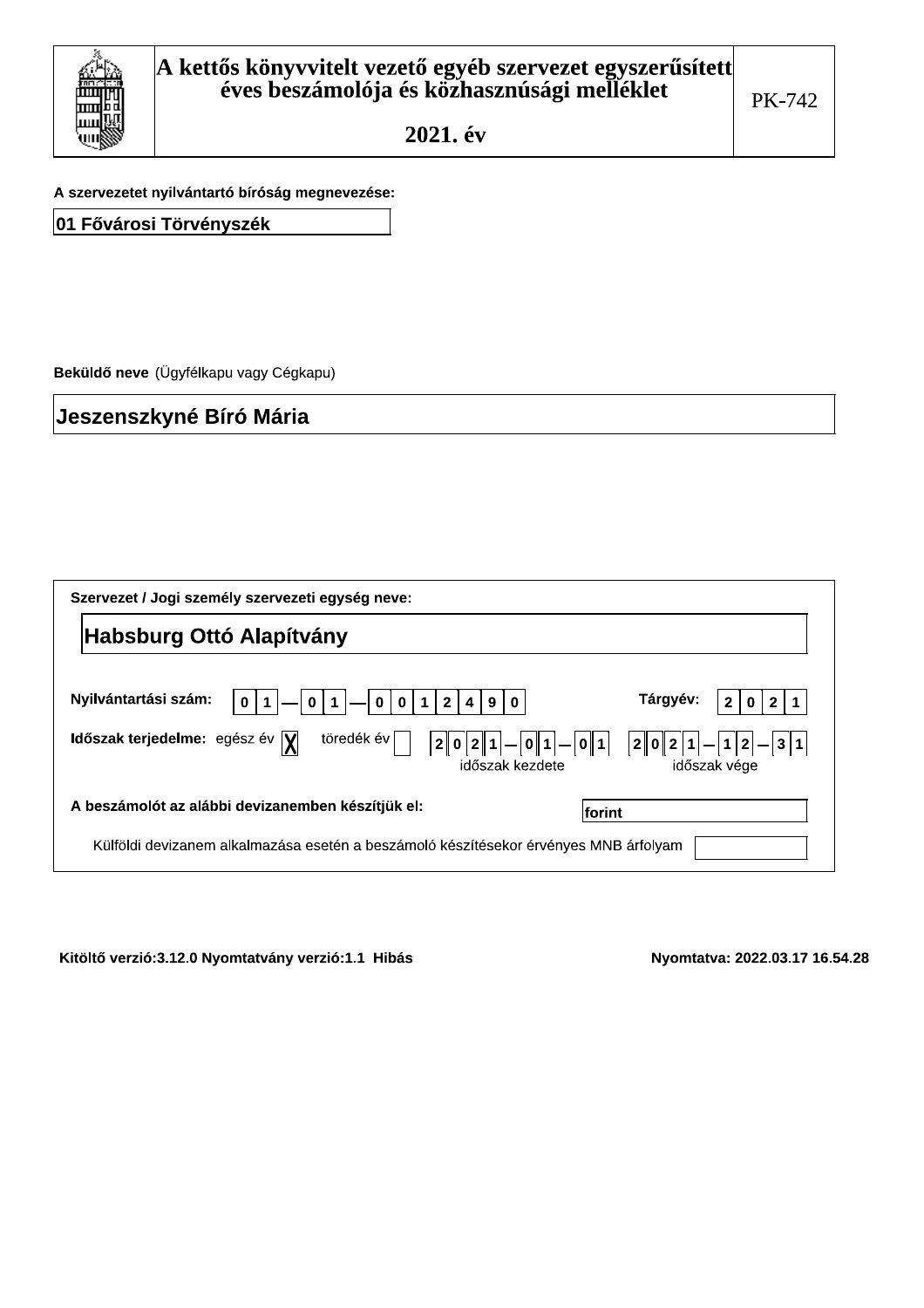|                                  | A kettős könyvvitelt vezető egyéb szervezet egyszerűsített<br>éves beszámolója és közhasznúsági melléklet<br>2021. év                     | <b>PK-742</b>                                                                |
|----------------------------------|-------------------------------------------------------------------------------------------------------------------------------------------|------------------------------------------------------------------------------|
|                                  | A szervezetet nyilvántartó bíróság megnevezése:<br><b>01 Fővárosi Törvényszék</b>                                                         | Tárgyév:<br>2 <sup>1</sup><br>$\mathbf{0}$<br>$\overline{2}$<br>$\mathbf{1}$ |
|                                  | Időszak terjedelme: egész év $ \mathbf{X} $<br>töredék év<br>$0  2  1  -  0  1  -  0  1 $<br>2 0 2 1<br>2 <sub>1</sub><br>időszak kezdete | 3<br>$\mathbf{1}$<br>$\mathbf{2}$<br>1<br>időszak vége                       |
| a. Szervezet                     | Válassza ki, hogy a beszámoló (és közhasznúsági melléklet) az alábbiak közül melyikre vonatkozik!                                         |                                                                              |
|                                  | b. Jogi személy szervezeti egység (származtatott jogi személy)                                                                            |                                                                              |
| <b>Szervezet neve:</b>           |                                                                                                                                           |                                                                              |
|                                  | <b>Habsburg Ottó Alapítvány</b>                                                                                                           |                                                                              |
| Szervezet székhelye:             |                                                                                                                                           |                                                                              |
| Irányítószám:                    | Település:<br>$\mathbf{1}$<br> 0 1 4<br><b>Budapest</b>                                                                                   |                                                                              |
| Közterület neve:                 | Közterület jellege:<br>Palota<br>lút                                                                                                      |                                                                              |
| Házszám:                         | Lépcsőház:<br>Emelet:<br>Ajtó:<br>6542/1                                                                                                  |                                                                              |
|                                  | Jogi személy szervezeti egység neve:<br>Jogi személy szervezeti egység székhelye:                                                         |                                                                              |
| Irányítószám:                    | Település:                                                                                                                                |                                                                              |
| Közterület neve:<br>Házszám:     | Közterület jellege:<br>Lépcsőház:<br>Emelet:<br>Ajtó:                                                                                     |                                                                              |
| Nyilvántartási szám:<br>Ügyszám: | $\boxed{0 1}-\boxed{0 1}-\boxed{0 0 1 2 4 9 0}$                                                                                           |                                                                              |
|                                  | 0 1 0 0 / P k . 6 0 4 7 8                                                                                                                 | $\frac{1}{2}$   0   1   7                                                    |
|                                  | Szervezet / Jogi személy szervezeti egység adószáma:<br>$18909409-2-41$                                                                   |                                                                              |
|                                  | Szervezet / Jogi személy szervezeti egység<br>képviselőjének neve:<br>Nagy István                                                         |                                                                              |
| Képviselő aláírása:              |                                                                                                                                           |                                                                              |
| Keltezés:                        |                                                                                                                                           |                                                                              |
| <b>Budapest</b>                  | $ 2 0 2 2 - 0 3 - 1 7 $                                                                                                                   |                                                                              |
|                                  | Kitöltő verzió:3.12.0 Nyomtatvány verzió:1.1 Hibás<br>Nyomtatva: 2022.03.17 16.54.28                                                      |                                                                              |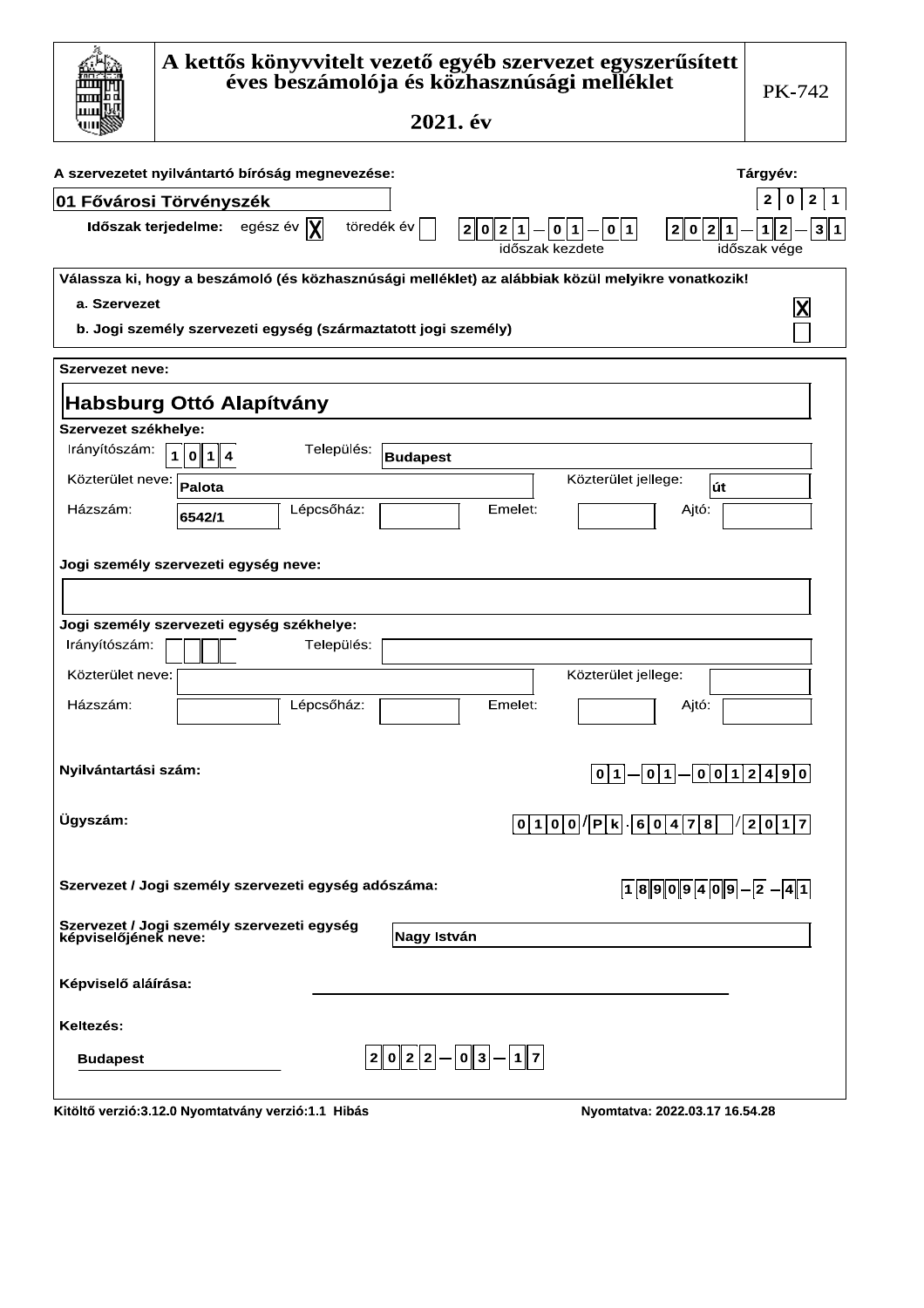

Szervezet / Jogi személy szervezeti egység neve:

### **Habsburg Ottó Alapítvány**

|    | Az egyszerűsített éves beszámoló mérlege                              |          |                          | Adatok ezer forintban |
|----|-----------------------------------------------------------------------|----------|--------------------------|-----------------------|
|    |                                                                       | Előző év | Előző év<br>helyesbítése | Tárgyév               |
|    | ESZKÖZÖK (AKTÍVÁK)                                                    |          |                          |                       |
| Α. | Befektetett eszközök                                                  | 48 349   |                          | 47 179                |
|    | I. Immateriális javak                                                 | 27 138   |                          | 25 387                |
|    | II. Tárgyi eszközök                                                   | 21 211   |                          | 21 792                |
|    | III. Befektetett pénzügyi eszközök                                    |          |                          |                       |
| В. | Forgóeszközök                                                         | 161 203  |                          | 117 642               |
|    | I. Készletek                                                          |          |                          |                       |
|    | II. Követelések                                                       | 4 2 4 7  |                          | 4 1 4 1               |
|    | III. Értékpapírok                                                     |          |                          |                       |
|    | IV. Pénzeszközök                                                      | 156 956  |                          | 113 501               |
| C. | Aktív időbeli elhatárolások                                           | 344 232  |                          | 302 419               |
|    | ESZKÖZÖK ÖSSZESEN                                                     | 553 784  |                          | 467 240               |
|    | FORRÁSOK (PASSZÍVÁK)                                                  |          |                          |                       |
| D. | Saját tőke                                                            | 92 712   |                          | 92 320                |
|    | I. Induló tőke/jegyzett tőke                                          | 100 000  |                          | 100 000               |
|    | II. Tőkeváltozás/eredmény                                             | 152      |                          | $-7288$               |
|    | III. Lekötött tartalék                                                |          |                          |                       |
|    | IV. Értékelési tartalék                                               |          |                          |                       |
|    | V. Tárgyévi eredmény alaptevékenységből<br>(közhasznú tevékenységből) | $-7440$  |                          | $-392$                |
|    | VI. Tárgyévi eredmény vállalkozási tevékenységből                     |          |                          |                       |
| Ε. | Céltartalékok                                                         |          |                          |                       |
| F. | Kötelezettségek                                                       | 412 367  |                          | 325 679               |
|    | I. Hátrasorolt kötelezettségek                                        |          |                          |                       |
|    | II. Hosszú lejáratú kötelezettségek                                   |          |                          |                       |
|    | III. Rövid lejáratú kötelezettségek                                   | 412 367  |                          | 325 679               |
| G. | Passzív időbeli elhatárolások                                         | 48705    |                          | 49 241                |
|    | FORRÁSOK ÖSSZESEN                                                     | 553 784  |                          | 467 240               |

Kitöltő verzió:3.12.0 Nyomtatvány verzió:1.1 Hibás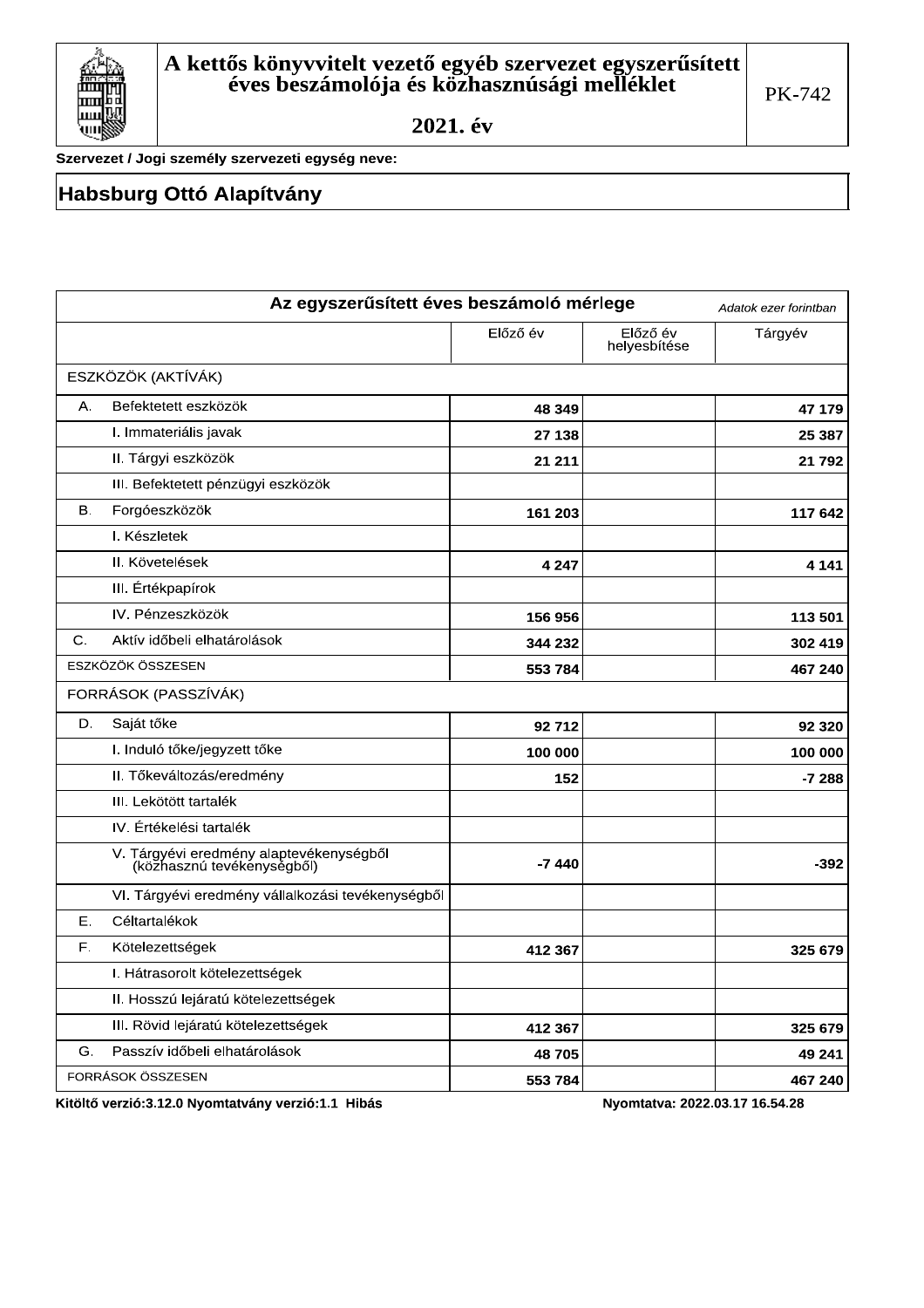

Szervezet / Jogi személy szervezeti egység neve:

### Habsburg Ottó Alapítvány

|                                              |          |                          |         |          | Az egyszerűsített éves beszámoló eredménykimutatása |         |          | Adatok ezer forintban    |         |
|----------------------------------------------|----------|--------------------------|---------|----------|-----------------------------------------------------|---------|----------|--------------------------|---------|
|                                              |          | Alaptevékenység          |         |          | Vállalkozási tevékenység                            |         |          | Összesen                 |         |
|                                              | előző év | előző év<br>helyesbítése | tárgyév | előző év | előző év<br>helyesbítése                            | tárgyév | előző év | előző év<br>helyesbítése | tárgyév |
| 1. Értékesítés nettó árbevétele              |          |                          |         |          |                                                     |         |          |                          |         |
| 2. Aktivált saját teljesítmények<br>értéke   |          |                          |         |          |                                                     |         |          |                          |         |
| 3. Egyéb bevételek                           | 345 187  |                          | 340 226 |          |                                                     |         | 345 187  |                          | 340 226 |
| ebből:                                       |          |                          |         |          |                                                     |         |          |                          |         |
| - tagdíj                                     |          |                          |         |          |                                                     |         |          |                          |         |
| - alapítótól kapott befizetés                |          |                          |         |          |                                                     |         |          |                          |         |
| - támogatások                                | 345 079  |                          | 340 221 |          |                                                     |         | 345 079  |                          | 340 221 |
| ebből: adományok                             |          |                          | 5       |          |                                                     |         |          |                          | 5       |
| 4. Pénzügyi műveletek<br>bevételei           |          |                          | 227     |          |                                                     |         |          |                          | 227     |
| A. Összes bevétel (1+-2+3+4)                 | 345 187  |                          | 340 453 |          |                                                     |         | 345 187  |                          | 340 453 |
| ebből: közhasznú tevékenység<br>bevételei    | 345 187  |                          | 340 453 |          |                                                     |         | 345 187  |                          | 340 453 |
| 5. Anyagjellegű ráfordítások                 | 121 289  |                          | 118 603 |          |                                                     |         | 121 289  |                          | 118 603 |
| 6. Személyi jellegű ráfordítások             | 221 865  |                          | 211 925 |          |                                                     |         | 221 865  |                          | 211925  |
| ebből: vezető tisztségviselők<br>juttatásai  | 92 348   |                          | 89 100  |          |                                                     |         | 92 348   |                          | 89 100  |
| 7. Értékcsökkenési leírás                    | 6852     |                          | 10 048  |          |                                                     |         | 6852     |                          | 10 048  |
| 8. Egyéb ráfordítások                        | 663      |                          | 264     |          |                                                     |         | 663      |                          | 264     |
| 9. Pénzügyi műveletek<br>ráfordításai        | 1958     |                          | 5       |          |                                                     |         | 1958     |                          | 5       |
| B. Összes ráfordítás<br>$(5+6+7+8+9)$        | 352 627  |                          | 340 845 |          |                                                     |         | 352 627  |                          | 340 845 |
| ebből: közhasznú tevékenység<br>ráfordításai | 352 627  |                          | 340 845 |          |                                                     |         | 352 627  |                          | 340 845 |
| C. Adózás előtti eredmény<br>$(A-B)$         | $-7440$  |                          | $-392$  |          |                                                     |         | $-7440$  |                          | $-392$  |
| 10. Adófizetési kötelezettség                |          |                          |         |          |                                                     |         |          |                          |         |
| D. Tárgyévi eredmény (C-10)                  | $-7440$  |                          | $-392$  |          |                                                     |         | $-7440$  |                          | $-392$  |

Kitöltő verzió:3.12.0 Nyomtatvány verzió:1.1 Hibás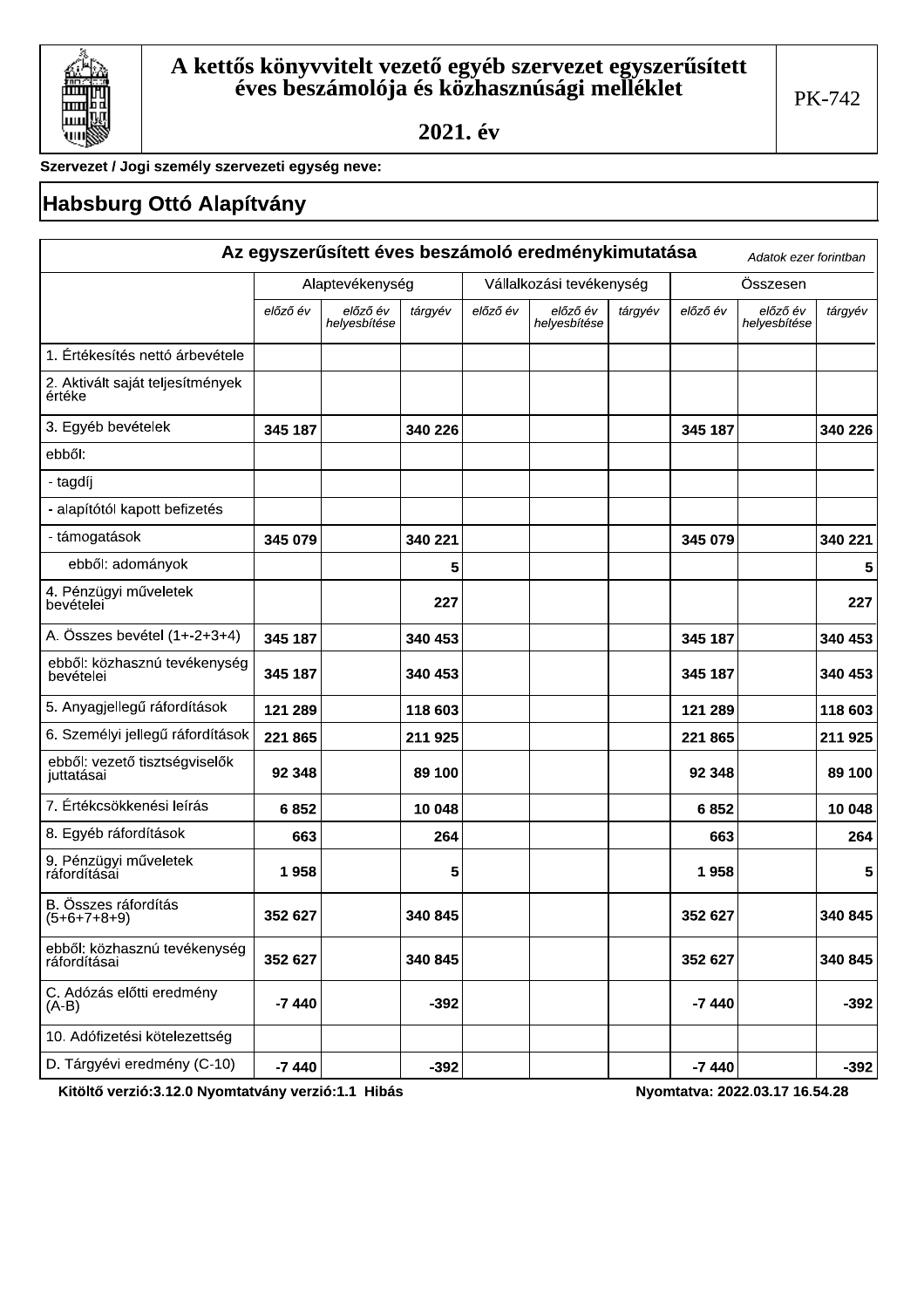

Г

2021. év

Szervezet / Jogi személy szervezeti egység neve:

| <b>Habsburg Ottó Alapítvány</b>                                                                                                                                         |          |                          |         |          |                                                        |         |          |                          |         |
|-------------------------------------------------------------------------------------------------------------------------------------------------------------------------|----------|--------------------------|---------|----------|--------------------------------------------------------|---------|----------|--------------------------|---------|
|                                                                                                                                                                         |          |                          |         |          | Az egyszerűsített éves beszámoló eredménykimutatása 2. |         |          | Adatok ezer forintban    |         |
|                                                                                                                                                                         |          | Alaptevékenység          |         |          | Vállalkozási tevékenység                               |         |          | Összesen                 |         |
|                                                                                                                                                                         | előző év | előző év<br>helyesbítése | tárgyév | előző év | előző év<br>helyesbítése                               | tárgyév | előző év | előző év<br>helyesbítése | tárgyév |
| Tájékoztató adatok                                                                                                                                                      |          |                          |         |          |                                                        |         |          |                          |         |
| A. Központi költségvetési<br>támogatás                                                                                                                                  | 345 079  |                          | 340 216 |          |                                                        |         | 345 079  |                          | 340 216 |
| ebből:<br>- normatív támogatás                                                                                                                                          |          |                          |         |          |                                                        |         |          |                          |         |
| B. Helyi önkormányzati<br>költségvetési támogatás                                                                                                                       |          |                          |         |          |                                                        |         |          |                          |         |
| ebből:<br>- normatív támogatás                                                                                                                                          |          |                          |         |          |                                                        |         |          |                          |         |
| C. Az Európai Unió strukturális<br>alapjaiból, illetve a Kohéziós<br>Alapból nyújtott támogatás                                                                         |          |                          |         |          |                                                        |         |          |                          |         |
| D. Az Európai Unió költség-<br>vetéséből vagy más államtól,<br>nemzetközi szervezettől<br>származó támogatás                                                            |          |                          |         |          |                                                        |         |          |                          |         |
| E. A személyi jövedelemadó<br>meghatározótt részének az<br>adózó rendelkezése szerinti fel-<br>használásáról szóló 1996. évi<br>CXXVI.törvény alapján átutalt<br>összeg |          |                          |         |          |                                                        |         |          |                          |         |
| F. Közszolgáltatási bevétel                                                                                                                                             |          |                          |         |          |                                                        |         |          |                          |         |
| G. Adományok                                                                                                                                                            |          |                          |         |          |                                                        |         |          |                          |         |

| Könyvvizsgálói záradék                            |                  |     |  |
|---------------------------------------------------|------------------|-----|--|
| Az adatok könyvvizsgálattal alá vannak támasztva. | lv<br>laer<br>I۸ | Nem |  |

Kitöltő verzió:3.12.0 Nyomtatvány verzió:1.1 Hibás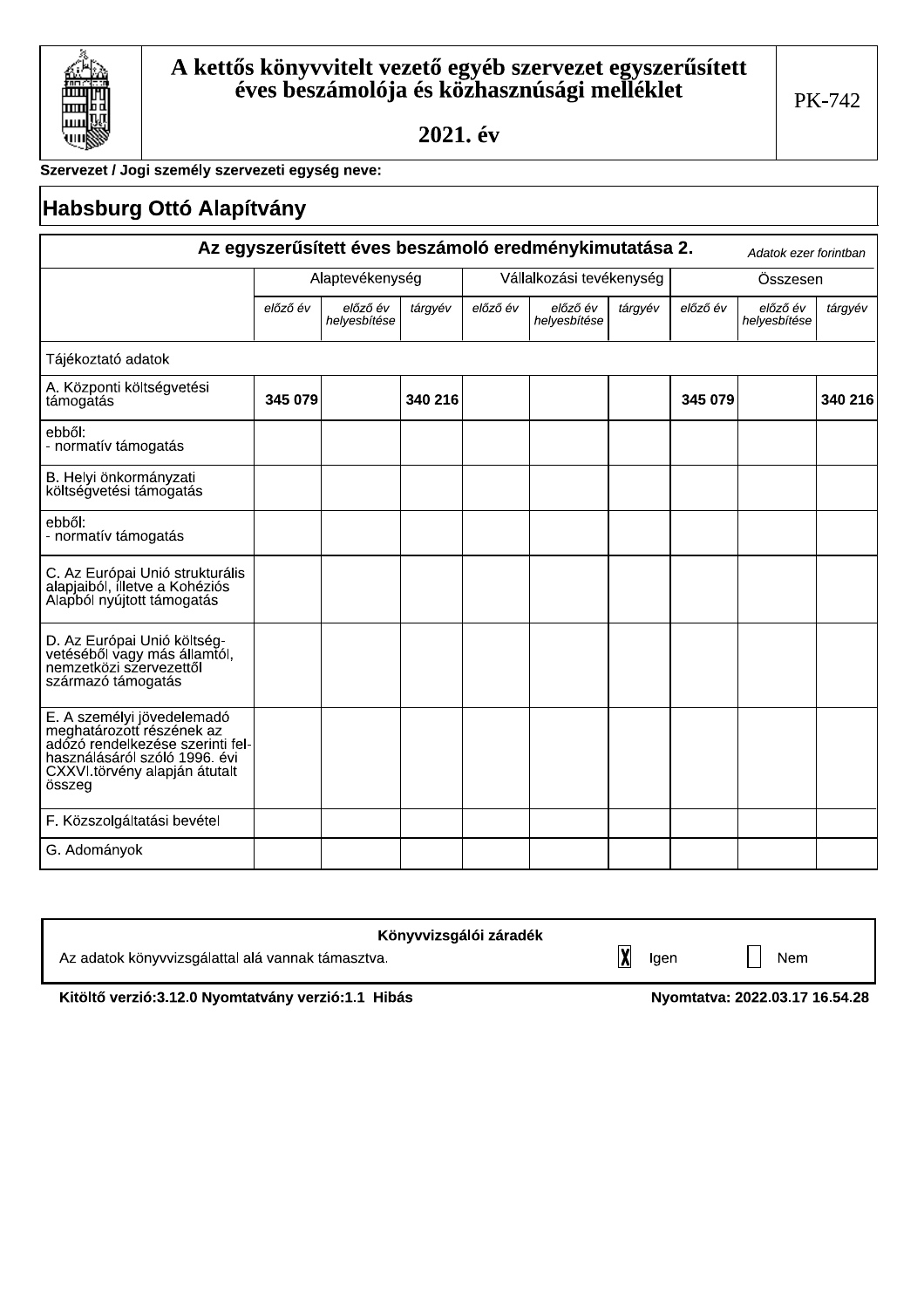

Adatok ezer forintban

Szervezet / Jogi személy szervezeti egység neve:

## **Habsburg Ottó Alapítvány**

### 5. Cél szerinti jutattások kimutatása

| 5.1 | Cél szerinti juttatás megnevezése                    | Előző év | Tárgyév  |
|-----|------------------------------------------------------|----------|----------|
|     |                                                      | 345 079  | 340 216  |
| 5.2 | Cél szerinti juttatás megnevezése                    | Előző év | Tárgy év |
|     |                                                      |          |          |
| 5.3 | Cél szerinti jutattás megnevezése                    | Előző év | Tárgy év |
|     |                                                      |          |          |
|     | Cél szerinti juttatások kimutatása<br>(összesen)     | 345 079  | 340 216  |
|     | Cél szerinti juttatások kimutatása<br>(mindösszesen) | 345 079  | 340 216  |

#### 6. Vezető tisztségviselőknek nyújtott juttatás

| 6.1 | Tisztség                                                                    | $El$ őző év $(1)$ | Tárgyév (2)  |
|-----|-----------------------------------------------------------------------------|-------------------|--------------|
|     | Kuratórium elnöke                                                           | 8400              | 8 4 0 0      |
| 6.2 | Tisztség                                                                    | $El$ őző év $(1)$ | Tárgy év (2) |
|     | Kuratóriumi és Felügyelő Bizottsági tagok, Igazgató                         | 83 948            | 80 700       |
| Α.  | <sup>l</sup> Vezető tisztségviselőknek nyújtott<br>juttatás (mindösszesen): | 92 348            | 89 100       |

Kitöltő verzió:3.12.0 Nyomtatvány verzió:1.1 Hibás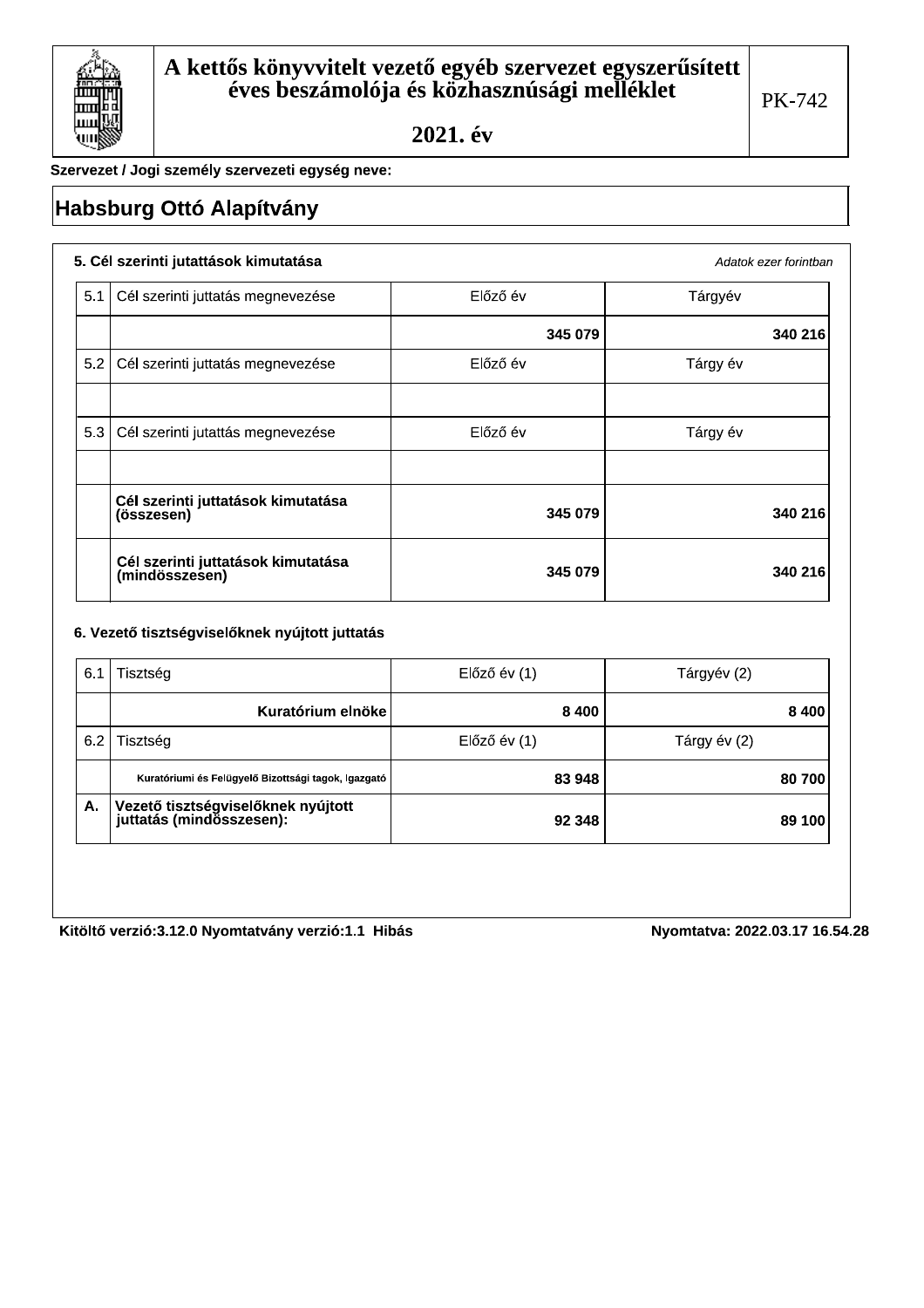

Szervezet / Jogi személy szervezeti egység neve:

# **Habsburg Ottó Alapítvány**

| Alapadatok                                                                                                                                                                                   | $E$ lőző év $(1)$       | Tárgyév (2)              |  |
|----------------------------------------------------------------------------------------------------------------------------------------------------------------------------------------------|-------------------------|--------------------------|--|
| <b>B.</b> Éves összes bevétel                                                                                                                                                                | 345 187                 | 340 453                  |  |
| ebből:                                                                                                                                                                                       |                         |                          |  |
| C. A személyi jövedelemadó meghatározott részének az<br>adózó rendelkezése szerinti felhásználásáról szóló<br>1996. évi CXXVI. törvény alapján átutalt összeg                                |                         |                          |  |
| D. Közszolgáltatási bevétel                                                                                                                                                                  |                         |                          |  |
| E. Normatív támogatás                                                                                                                                                                        |                         |                          |  |
| F. Az Európai Unió strukturális alapjaiból, illetve<br>a Kohéziós Alapból nyújtott támogatás                                                                                                 |                         |                          |  |
| G. Korrigált bevétel [B-(C+D+E+F)]                                                                                                                                                           | 345 187                 | 340 453                  |  |
| H. Összes ráfordítás (kiadás)                                                                                                                                                                | 352 627                 | 340 845                  |  |
| I. Ebből személyi jellegű ráfordítás                                                                                                                                                         | 221 865                 | 211925                   |  |
| J. Közhasznú tevékenység ráfordításai                                                                                                                                                        | 352 627                 | 340 845                  |  |
| K. Adózott eredmény                                                                                                                                                                          | -7 440                  | -392                     |  |
| L. A szervezet munkájában közreműködő közérdekű önkéntes<br>tevékenységet végző személyek száma<br>(a közérdekű önkéntes tevékenységről szóló<br>2005. évi LXXXVIII. törvénynek megfelelően) |                         |                          |  |
| Erőforrás ellátottság mutatói                                                                                                                                                                |                         | Mutató teljesítése       |  |
|                                                                                                                                                                                              | Igen                    | Nem                      |  |
| Ectv. 32. § (4) a) $[(B1+B2)/2 > 1.000.000, -Ft]$                                                                                                                                            | $\overline{\mathsf{x}}$ |                          |  |
| Ectv. 32. § (4) b) [K1+K2>=0]                                                                                                                                                                |                         | $\overline{\mathbf{X}}$  |  |
| Ectv. 32. § (4) c) [(11+12-A1-A2)/(H1+H2)>=0,25]                                                                                                                                             | $\overline{\mathbf{X}}$ |                          |  |
| Társadalmi támogatottság mutatói                                                                                                                                                             | Mutató teljesítése      |                          |  |
| Ectv. 32. § (5) a) [(C1+C2)/(G1+G2) >=0,02]                                                                                                                                                  |                         | $\mathbf{\underline{x}}$ |  |
| Ectv. 32. § (5) b) [(J1+J2)/(H1+H2)>=0,5]                                                                                                                                                    | $\mathbf{\Sigma}$       |                          |  |
| Ectv. 32. § (5) c) [(L1+L2)/2>= 10 fő]                                                                                                                                                       |                         | $\overline{\mathbf{X}}$  |  |

Kitöltő verzió:3.12.0 Nyomtatvány verzió:1.1 Hibás